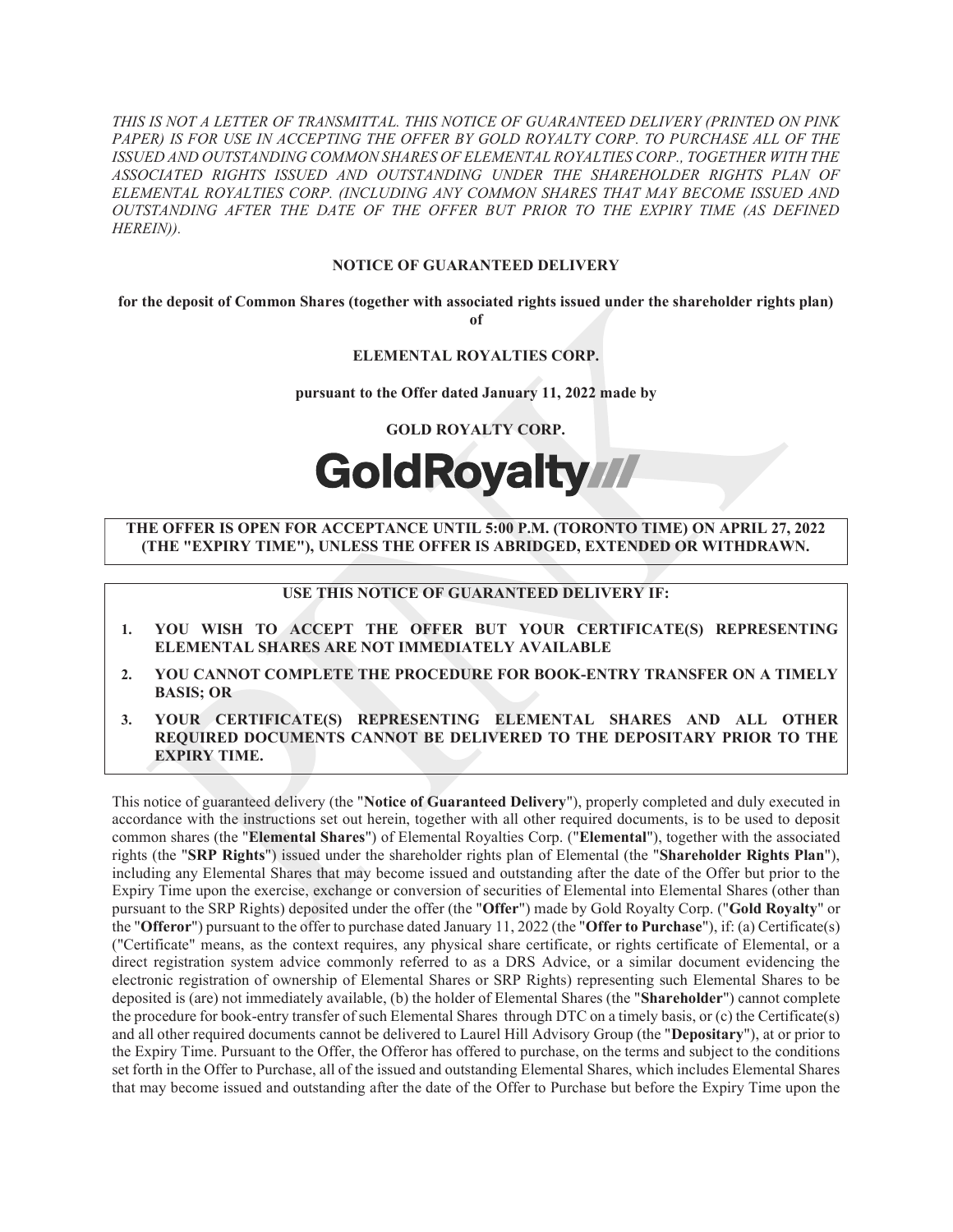exercise, exchange or conversion of options or any other rights to acquire Elemental Shares ("Convertible Securities").

This Notice of Guaranteed Delivery, properly completed and duly executed in accordance with the instructions set out herein, together with all other required documents, must be received by the Depositary at its office specified on the back page of this Notice of Guaranteed Delivery, at or prior to the Expiry Time. Alternatively, non-registered Shareholders through their respective CDS participants, who utilize CDS' book-entry transfers (see Procedures for Book-Entry Transfer in the Offer to Purchase and Circular), may also have the option of tendering the Notice of Guaranteed Delivery through CDSX Online LOG option (the "LOG option"). Participants tendering through the LOG option in CDS are deemed to have completed the Notice of Guaranteed Delivery and such instructions are considered valid within the terms of the Offer. There is no need to complete this physical Notice of Guaranteed Delivery (printed on PINK paper) for such notices.

The terms and conditions contained in the Offer to Purchase are incorporated by reference in this Notice of Guaranteed Delivery. Capitalized terms used but not defined herein which are defined in the Offer to Purchase and the related take-over bid circular (the "Circular") accompanying the Offer to Purchase (collectively, the "Offer to Purchase and Circular") have the respective meanings ascribed thereto in the Offer to Purchase and Circular. The Offer to Purchase and Circular contains important information and Shareholders are urged to read the Offer to Purchase and Circular in its entirety. The Offer to Purchase and Circular is being filed with the securities regulatory authorities in Canada and should be made available by such authorities through the internet at www.sedar.com and is being furnished to the Securities and Exchange Commission and will be available through the internet at www.sec.gov.

Under the Offer, each Shareholder is entitled to receive 0.27 of a common share, without par value, in the capital of Gold Royalty (each whole common share, a "Gold Royalty Share") in respect of each Elemental Share (the "Offer Consideration"). No Certificates representing fractional Gold Royalty Shares shall be issued under the Offer. Where the aggregate number of Gold Royalty Shares to be issued to a Shareholder would result in a fraction of a Gold Royalty Share being issuable, the number of Gold Royalty Shares to be received by such Shareholder will be rounded down to the nearest whole number.

Laurel Hill Advisory Group, as Information Agent and Depositary (the "Information Agent and Depositary") (whose address and telephone numbers are located on the back page of this Letter of Transmittal), or your broker or other financial advisor can assist you in completing this Letter of Transmittal. Shareholders whose Elemental Shares are registered in the name of an investment advisor, stockbroker, bank, trust company or other nominee should immediately contact such nominee for assistance if they wish to accept the Offer in order to take the necessary steps to be able to deposit such Elemental Shares, together with the associated SRP Rights, under the Offer. Intermediaries likely have established tendering cut-off times that are prior to the Expiry Time. Shareholders must instruct their brokers or other intermediaries promptly if they wish to tender.

The Offer is made only for Elemental Shares and is not made for any Convertible Securities. Any holder of Convertible Securities who wishes to accept the Offer should, subject to and to the extent permitted by the terms of such Convertible Security and subject to applicable Laws, exercise, exchange or convert the Convertible Securities in order to acquire Elemental Shares and then deposit those Elemental Shares on a timely basis in accordance with the terms of the Offer. Any such exercise, exchange or conversion must be completed sufficiently in advance of the Expiry Time to ensure that the holder of such Convertible Securities will have received Certificates or a DRS Advice representing the Elemental Shares issuable upon such exercise, exchange or conversion in time for deposit prior to the Expiry Time, or in sufficient time to comply with the procedures referred to in Section 3 of the Offer to Purchase, "Manner of Acceptance - Procedure for Guaranteed Delivery".

#### COMPLETION OF THE OFFER IS SUBJECT TO THE SATISFACTION OF CERTAIN CONDITIONS. NO PAYMENT OF ANY OFFER CONSIDERATION WILL BE MADE PRIOR TO THE EXPIRY TIME.

YOU MUST SIGN THIS NOTICE OF GUARANTEED DELIVERY IN THE APPROPRIATE SPACE PROVIDED BELOW. DELIVERY OF THIS NOTICE OF GUARANTEED DELIVERY TO AN ADDRESS OTHER THAN AS SET FORTH ON THE BACK PAGE HEREOF WILL NOT CONSTITUTE A VALID DELIVERY TO THE DEPOSITARY.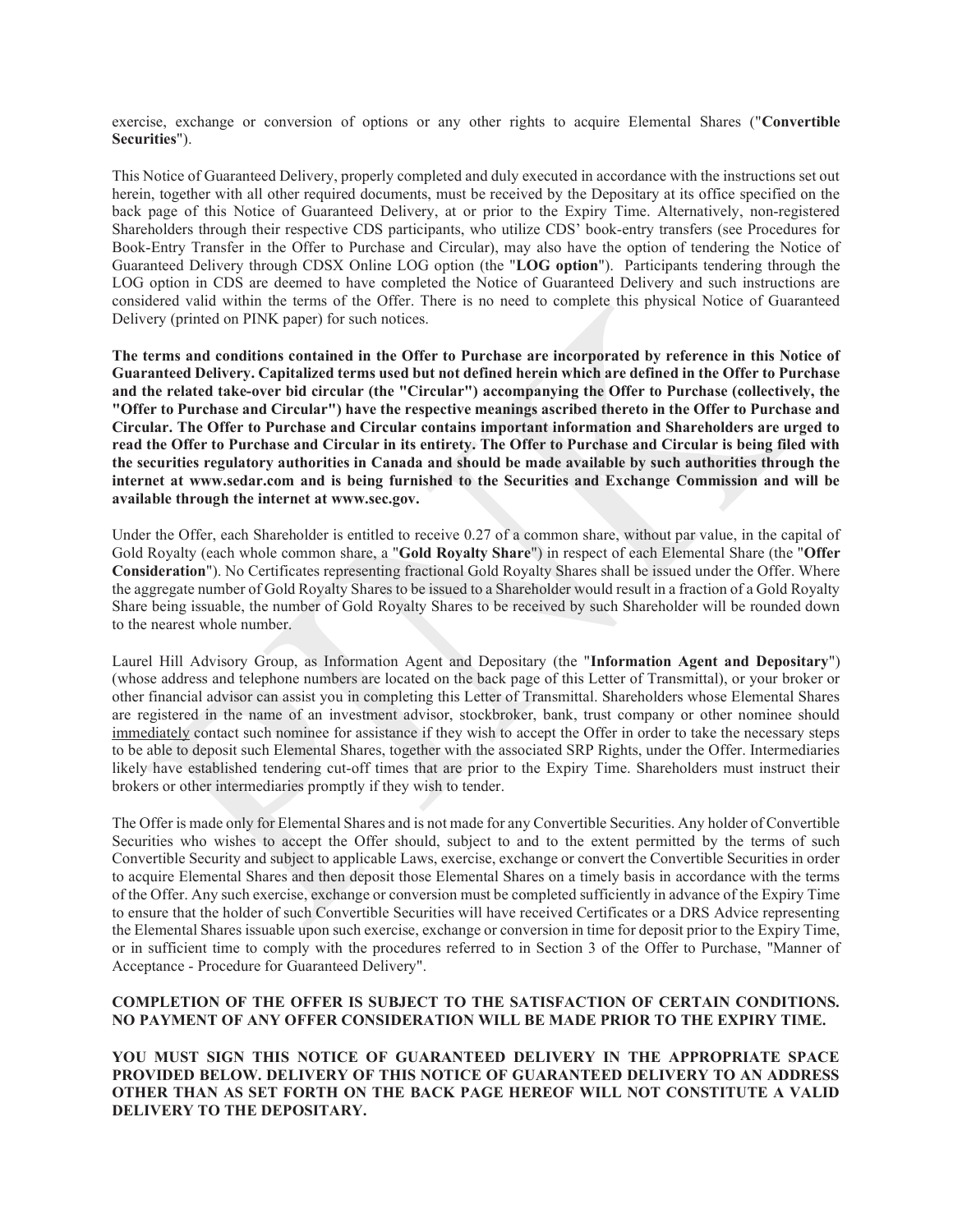## WHEN AND HOW TO USE THIS NOTICE OF GUARANTEED DELIVERY

As set out in Section 3 of the Offer to Purchase, "Manner of Acceptance — Procedure for Guaranteed Delivery", if a Shareholder wishes to accept the Offer and deposit Elemental Shares under the Offer and (i) the Certificate(s) representing such Elemental Shares is (are) not immediately available, (ii) the Shareholder cannot complete the procedure for book-entry transfer through DTC of such Elemental Shares on a timely basis, or (iii) the Certificate(s) and all other required documents cannot be delivered to the Depositary at or prior to the Expiry Time, those Elemental Shares may nevertheless be deposited under the Offer, provided that all of the following conditions are met:

- (a) such deposit is made by or through an Eligible Institution (as defined below);
- (b) this properly completed and duly executed Notice of Guaranteed Delivery including the guarantee to deliver by an Eligible Institution in the form set out below, is received by the Depositary at its office as specified in this Notice of Guaranteed Delivery at or prior to the Expiry Time;
- (c) the Certificate(s) representing all Deposited Shares (as defined below), in proper form for transfer, and, if the Separation Time has occurred prior to the Expiry Time and certificates representing SRP Rights ("Rights Certificates") have been distributed to the Shareholders prior to the Expiry Time, the Rights Certificate(s) representing the deposited SRP Rights, together with a Letter of Transmittal, or a manually executed facsimile thereof, properly completed and duly executed as required by the instructions set out in the Letter of Transmittal (including signature guarantee if required), or, in the case of a book-entry transfer, including book-entry transfers in fulfillment of notices of tenders through the LOG option, a Book-Entry Confirmation with respect to such Deposited Shares, and all other documents required by the terms of the Offer and the Letter of Transmittal, are received by the Depositary at its office in Toronto, Ontario specified in the Letter of Transmittal at or prior to 5:00pm (Toronto time) on the second trading day on the TSX-V after the Expiry Time. The LOG options are fulfilled ONLY by book-entry transfers through CDS, which are considered valid if received by the Depositary in its CDS account established for the Offer at or prior to 5:00 pm (Toronto time) on the second trading day on the TSX-V after the Expiry Time; and
- (d) in the case of SRP Rights, where the Separation Time has occurred prior to the Expiry Time but Rights Certificates have not been distributed to the Shareholders prior to the Expiry Time, the Rights Certificate(s) representing the deposited SRP Rights, together with a Letter of Transmittal, or a manually executed facsimile thereof, properly completed and duly executed as required by the instructions set out in the Letter of Transmittal (including signature guarantee if required) or, in the case of a book-entry transfer, a Book-Entry Confirmation with respect to such deposited SRP Rights, and all other documents required by the terms of the Offer and the Letter of Transmittal, are received by the Depositary at its office in Toronto, Ontario specified in the Letter of Transmittal at or prior to 5:00pm (Toronto time) on the second trading day on the TSX-V after the date, if any, that Rights Certificates are distributed to Shareholders.

This Notice of Guaranteed Delivery must be delivered by courier or transmitted by e-mail, facsimile or mailed to the Depositary at its office specified in this Notice of Guaranteed Delivery at or prior to the Expiry Time and must include a guarantee by an Eligible Institution in the form set forth in this Notice of Guaranteed Delivery. Delivery of this Notice of Guaranteed Delivery and all other required documents to an address or transmission by facsimile or e-mail to a facsimile number or e-mail address other than those specified in this Notice of Guaranteed Delivery does not constitute delivery for purposes of satisfying a guaranteed delivery.

An "Eligible Institution" means a Canadian Schedule 1 chartered bank or an eligible guarantor institution with membership in an approved Medallion signature guarantee program, a member of the Securities Transfer Agent Medallion Program (STAMP), a member of the Stock Exchange Medallion Program (SEMP) or a member of the New York Stock Exchange Medallion Signature Program (MSP). Members of these programs are usually members of a recognized stock exchange in Canada and/or the United States, members of the Investment Industry Regulatory Organization of Canada, members of the Financial Industry Regulatory Authority or banks and trust companies in Canada or the United States.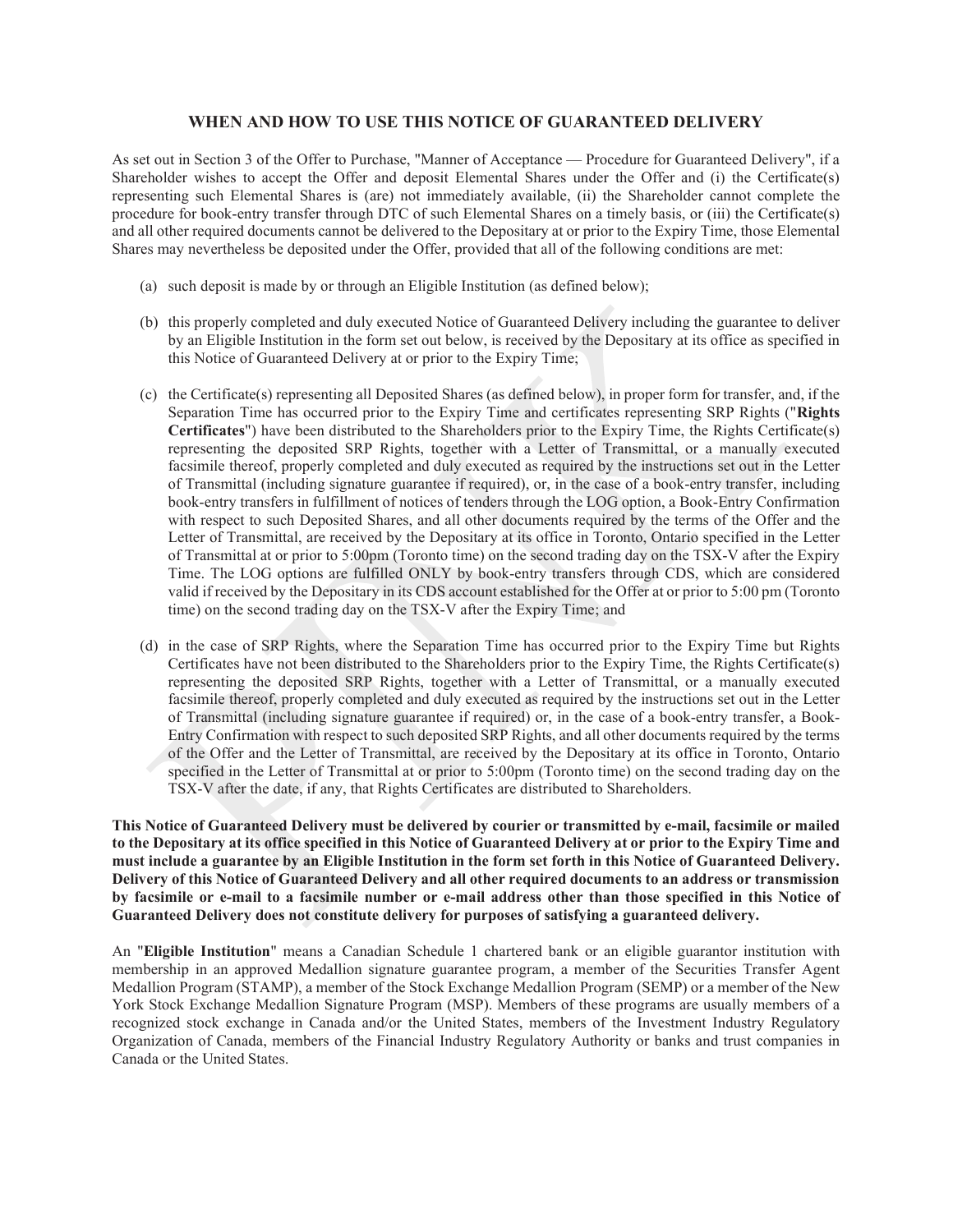The term "Deposited Shares" refers to the Elemental Shares, including SRP Rights, if any, identified in Box 1, below, as being deposited under the Offer and all other rights and benefits arising from such Elemental Shares including, without limitation, any and all Distributions, and the term "Distributions" refers to any and all dividends, distributions, payments, securities, property or other interests which may be declared, paid, accrued, issued, distributed, made or transferred on or in respect of the Deposited Shares or any of them on and after the date of the Offer, including, without limitation, any dividends, distributions or payments on such dividends, distributions, payments, securities, property or other interests for which such Deposited Shares may be exercised, exchanged or converted.

The undersigned understands and acknowledges that payment for the Elemental Shares deposited and taken up by the Offeror pursuant to the Offer will be made only after timely receipt by the Depositary of: (a) Certificate(s) or DRS Advice(s) representing such Elemental Shares and, if applicable, the Rights Certificates (or in the case of a book-entry transfer to the Depositary, a Broker Entry Confirmation for the Elemental Shares); (b) a Letter of Transmittal, properly completed and duly executed covering the Elemental Shares with any signature(s) guaranteed, if so required, in accordance with the instructions set out in the Letter of Transmittal, or in the case of Elemental Shares deposited by book-entry transfer, a Book-Entry Confirmation; and (c) all other documents required by the Letter of Transmittal prior to 5:00 p.m. (Toronto time) on the second trading day on the TSX-V after the Expiry Time.

The undersigned also understands and acknowledges that under no circumstances will interest accrue or be paid by the Offeror or the Depositary to persons depositing Elemental Shares on the purchase price of Elemental Shares purchased by the Offeror, regardless of any delay in making such payments and that the consideration for the Elemental Shares tendered pursuant to the guaranteed delivery procedures will be the same as that for the Elemental Shares delivered to the Depositary prior to the Expiry Time, even if the Certificate(s) or DRS Advice(s) representing all of the Deposited Shares to be delivered pursuant to the guaranteed delivery procedures set forth in Section 3 of the Offer to Purchase, "Manner of Acceptance – Procedure for Guaranteed Delivery", are not so delivered to the Depositary and, therefore, payment by the Depositary on account of such Elemental Shares, is not made until after the take up and payment for such Elemental Shares under the Offer.

The undersigned acknowledges that all authority conferred or agreed to be conferred by the undersigned in this Notice of Guaranteed Delivery is, to the extent permitted by applicable Law, irrevocable and may be exercised during any subsequent legal incapacity of the undersigned and shall, to the extent permitted by applicable Law, survive the death or incapacity, bankruptcy or insolvency of the undersigned and all obligations of the undersigned in this Notice of Guaranteed Delivery shall be binding upon the heirs, executors, administrators, attorneys, personal representatives, successors and assigns of the undersigned. Except as stated in the Offer to Purchase and Circular, the deposit of Elemental Shares pursuant to the Offer and this Notice of Guaranteed Delivery is irrevocable.

Questions or requests for assistance in accepting the Offer, completing this Notice of Guaranteed Delivery and depositing the Elemental Shares with the Depositary may be directed to the Information Agent and Depositary whose contact details are provided on the back page of this Notice of Guaranteed Delivery. Shareholders may also contact their brokers, dealers, commercial banks, trust companies or other intermediaries for assistance concerning the Offer.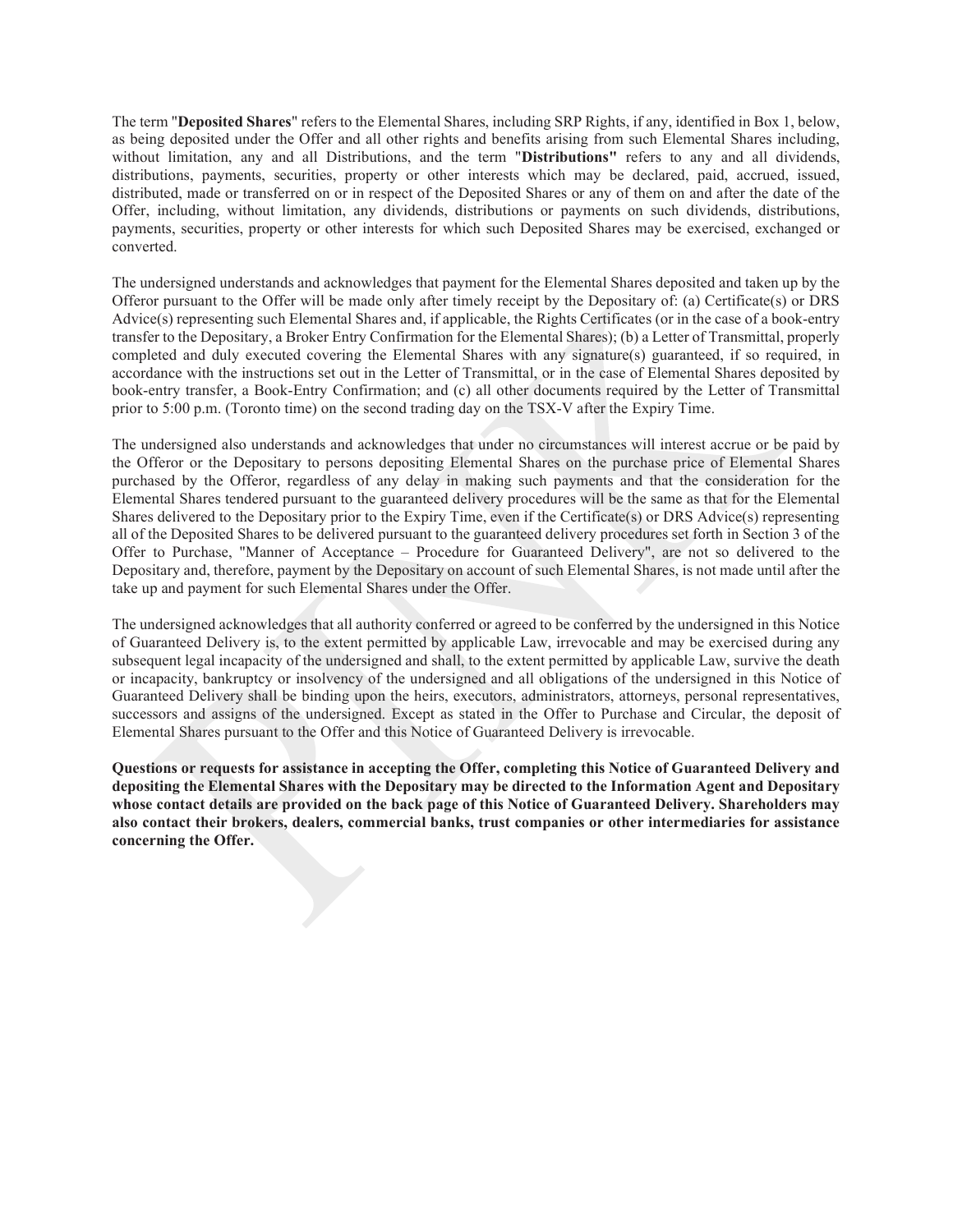#### TO: Gold Royalty Corp.

#### AND TO: Laurel Hill Advisory Group, as Depositary

| <b>By Mail</b>                                              | <b>By Registered Mail or Courier</b>                                 |
|-------------------------------------------------------------|----------------------------------------------------------------------|
| PO Box 370, STN Adelaide Toronto, Ontario M5C 2J5<br>Canada | 70 University Avenue, Suite 1440 Toronto, Ontario,<br>M5J 2M4 Canada |
| <b>By Facsimile Transmission</b>                            | <b>By E-mail</b>                                                     |
| 1-416-646-2415                                              | elemental-offer@laurelhill.com                                       |

#### THIS NOTICE OF GUARANTEED DELIVERY MUST BE DELIVERED BY COURIER, TRANSMITTED BY FACSIMILE, E-MAIL OR MAILED TO THE DEPOSITARY AT THE ADDRESS SPECIFIED ABOVE IN THIS NOTICE OF GUARANTEED DELIVERY AT OR PRIOR TO THE EXPIRY TIME AND MUST INCLUDE A GUARANTEE BY AN ELIGIBLE INSTITUTION IN THE FORM SET FORTH IN THIS NOTICE OF GUARANTEED DELIVERY.

DELIVERY OF THIS NOTICE OF GUARANTEED DELIVERY AND ALL OTHER REQUIRED DOCUMENTS TO AN ADDRESS, TRANSMISSION VIA FACSIMILE OR EMAIL TO A FACSMILIE NUMBER OR AN E-MAIL ADDRESS OTHER THAN THOSE SET OUT ABOVE DOES NOT CONSTITUTE VALID DELIVERY FOR THE PURPOSES OF SATISFYING A GUARANTEED DELIVERY.

TO CONSTITUTE DELIVERY FOR THE PURPOSE OF SATISFYING GUARANTEED DELIVERY, UPON RECEIPT OF THE CERTIFICATE(S) TO WHICH THIS NOTICE OF GUARANTEED DELIVERY APPLIES, THE LETTER OF TRANSMITTAL, THE ACCOMPANYING CERTIFICATE(S) REPRESENTING THE ELEMENTAL SHARES (AND, IF APPLICABLE, THE RIGHTS CERTIFICATE(S)) AND ALL OTHER REQUIRED DOCUMENTS MUST BE DELIVERED TO THE SAME OFFICE OF THE DEPOSITARY WHERE THIS NOTICE OF GUARANTEED DELIVERY IS DELIVERED.

THIS NOTICE OF GUARANTEED DELIVERY IS NOT TO BE USED TO GUARANTEE SIGNATURES ON THE LETTER OF TRANSMITTAL. IF A SIGNATURE ON THE LETTER OF TRANSMITTAL IS REQUIRED TO BE GUARANTEED BY AN ELIGIBLE INSTITUTION, SUCH SIGNATURE MUST APPEAR IN THE APPLICABLE SPACE IN THE LETTER OF TRANSMITTAL.

DO NOT SEND CERTIFICATE(S) REPRESENTING ELEMENTAL SHARES WITH THIS NOTICE OF GUARANTEED DELIVERY. CERTIFICATE(S) REPRESENTING ELEMENTAL SHARES MUST BE SENT WITH YOUR LETTER OF TRANSMITTAL.

DEPOSITS OF ELEMENTAL SHARES WILL NOT BE ACCEPTED FROM OR ON BEHALF OF SHAREHOLDERS IN ANY JURISDICTION OUTSIDE OF CANADA IN WHICH THE ACCEPTANCE OF THE OFFER WOULD NOT BE IN COMPLIANCE WITH THE LAWS OF SUCH JURISDICTION. THE UNDERSIGNED HEREBY DECLARES THAT THE UNDERSIGNED IS NOT ACTING FOR THE ACCOUNT OR BENEFIT OF A PERSON FROM SUCH A JURISDICTION AND IS NOT IN, OR DELIVERING THIS NOTICE OF GUARANTEED DELIVERY FROM, SUCH A JURISDICTION.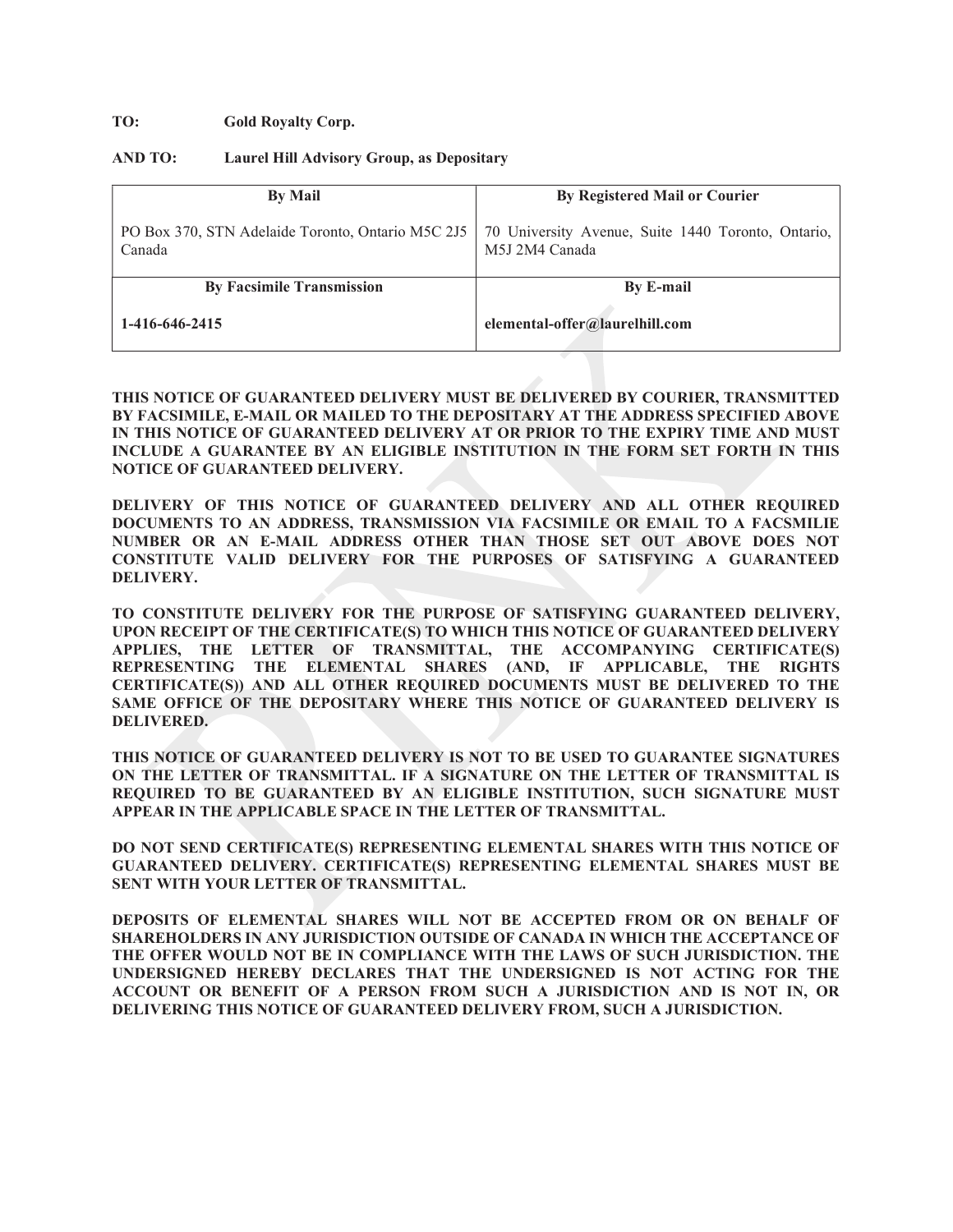The undersigned hereby deposits with the Offeror, upon the terms (including the right of withdrawal) and subject to the conditions of the Offer as set out in the Offer to Purchase and Circular and in the Letter of Transmittal, receipt of which is hereby acknowledged, the Elemental Shares and SRP Rights, as applicable, listed below pursuant to the guaranteed delivery procedure set forth in Section 3 of the Offer to Purchase, "Manner of Acceptance — Procedure for Guaranteed Delivery".

|                                                                                    | Box 1                                                                                                                                                                                                  |                                                                                                                       |                                                        |
|------------------------------------------------------------------------------------|--------------------------------------------------------------------------------------------------------------------------------------------------------------------------------------------------------|-----------------------------------------------------------------------------------------------------------------------|--------------------------------------------------------|
|                                                                                    | <b>DESCRIPTION OF ELEMENTAL SHARES DEPOSITED UNDER THE OFFER</b><br>(Please print or type. If space is insufficient, please attach a list to this Notice of Guaranteed Delivery in the form<br>below.) |                                                                                                                       |                                                        |
| <b>Certificate or Holder</b><br><b>Identification Number(s)</b><br>(if available)  | Name(s) in which<br><b>Elemental Shares are</b><br><b>Registered (please print</b><br>and fill in exactly as<br>name(s) appear(s) on<br><b>Certificate(s) or DRS</b><br>Advice)                        | <b>Total Number of</b><br><b>Elemental Shares</b><br><b>Represented by</b><br><b>Certificate(s) or DRS</b><br>Advice* | <b>Number of Elemental</b><br><b>Shares Deposited*</b> |
|                                                                                    |                                                                                                                                                                                                        |                                                                                                                       |                                                        |
|                                                                                    |                                                                                                                                                                                                        |                                                                                                                       |                                                        |
|                                                                                    |                                                                                                                                                                                                        |                                                                                                                       |                                                        |
|                                                                                    |                                                                                                                                                                                                        |                                                                                                                       |                                                        |
|                                                                                    |                                                                                                                                                                                                        |                                                                                                                       |                                                        |
|                                                                                    | <b>TOTAL:</b>                                                                                                                                                                                          |                                                                                                                       |                                                        |
|                                                                                    | <b>SRP RIGHTS**</b><br>(To be completed if necessary.)                                                                                                                                                 |                                                                                                                       |                                                        |
| <b>Certificate or Holder</b><br><b>Identification Number(s),</b><br>(if available) | Name(s) in which<br><b>Elemental Shares are</b><br>Registered (please fill in<br>exactly as name(s)<br>appear(s) on $\overline{DRS}$<br><b>Advices or</b><br>Certificate(s))                           | <b>Total Number of SRP</b><br><b>Rights Represented by</b><br><b>DRS</b> Advice or<br>Certificate(s)*                 | <b>Number of Deposited</b><br><b>SRP Rights*</b>       |
|                                                                                    |                                                                                                                                                                                                        |                                                                                                                       |                                                        |
|                                                                                    |                                                                                                                                                                                                        |                                                                                                                       |                                                        |
|                                                                                    |                                                                                                                                                                                                        |                                                                                                                       |                                                        |
|                                                                                    |                                                                                                                                                                                                        |                                                                                                                       |                                                        |
|                                                                                    |                                                                                                                                                                                                        |                                                                                                                       |                                                        |
|                                                                                    | <b>TOTAL:</b>                                                                                                                                                                                          |                                                                                                                       |                                                        |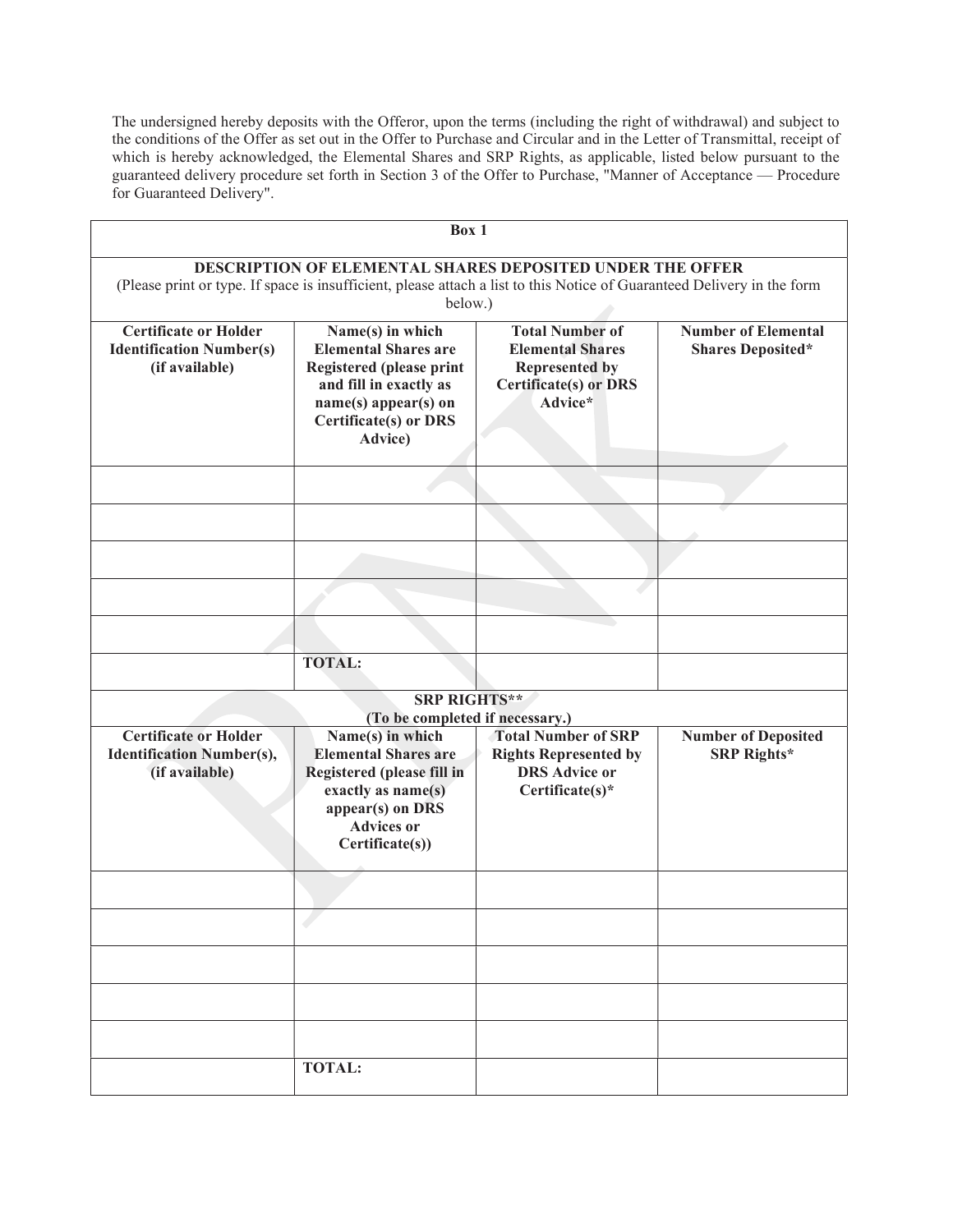Unless otherwise indicated, the total number of Elemental Shares and SRP Rights evidenced by all Certificates delivered will be deemed to have been deposited.

\*\* The following procedures must be followed in order to effect the valid delivery of Rights Certificates: If the Separation Time does not occur prior to the Expiry Time, a deposit of Elemental Shares will also constitute a deposit of the associated SRP Rights. If the Separation Time occurs prior to the Expiry Time and Rights Certificates are distributed by Elemental to the Shareholders prior to the time that the undersigned's Elemental Shares are deposited pursuant to the Offer, in order for the Elemental Shares to be validly deposited, Rights Certificate(s) representing SRP Rights at least equal in number to the number of Elemental Shares deposited must be delivered with the Letter of Transmittal or, if available, a Book-Entry Confirmation, to the Depositary. If the Separation Time occurs prior to the Expiry Time and Rights Certificates are not distributed by the time that a Shareholder deposits its Elemental Shares pursuant to the Offer, the Shareholder may deposit its SRP Rights before receiving Rights Certificate(s) by using the guaranteed delivery procedure. In any case, a deposit of Elemental Shares constitutes an agreement by the signatory to deliver Rights Certificate(s) representing SRP Rights at least equal in number to the number of Elemental Shares deposited pursuant to the Offer or, if available, a Book-Entry Confirmation, to the Depositary at its office in Toronto, Ontario as specified in the Letter of Transmittal at or prior to 5:00pm (Toronto time) on the second trading day on the TSX-V after the date, if any, that Rights Certificate(s) are distributed. The Offeror reserves the right to require, if the Separation Time occurs prior to the Expiry Time, that the Depositary receive, prior to taking-up the Elemental Shares for payment pursuant to the Offer, Rights Certificate(s) from a Shareholder representing SRP Rights or, if available, a Book-Entry Confirmation at least equal in number to the number of Elemental Shares deposited by the undersigned.

| <b>SHAREHOLDER SIGNATURE(S)</b> |                          |  |
|---------------------------------|--------------------------|--|
|                                 |                          |  |
| Signature(s) of Shareholder(s)  | Address(es)              |  |
| Name (please print or type)     |                          |  |
| Date                            | Postal Code/Zip Code     |  |
| E-mail                          | Daytime telephone number |  |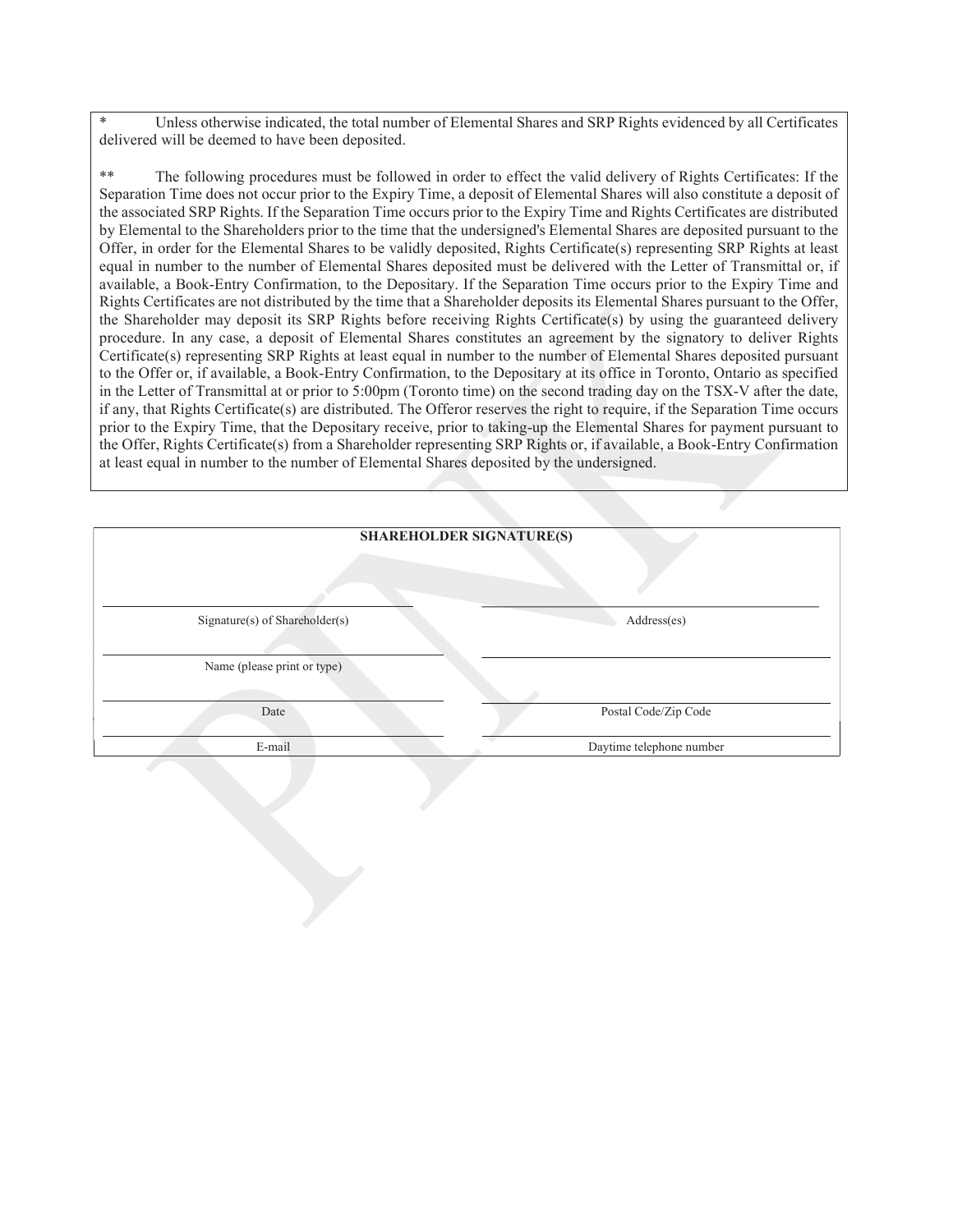# GUARANTEE OF DELIVERY

(Not to be used for signature guarantee)

The undersigned, an Eligible Institution, hereby guarantees delivery to the Depositary, at its address set forth herein, of the Certificate(s) representing the Elemental Shares deposited hereby, in proper form for transfer, together with a Letter of Transmittal, properly completed and duly executed or manually executed facsimile thereof, with any required signature guarantees (or, in the case of a book-entry transfer of Elemental Shares, a Book-Entry Confirmation with respect to all Elemental Shares deposited thereby and, in the case of DTC accounts, a properly completed and executed Letter of Transmittal with any required signature guarantees or a manually executed facsimile thereof, or an Agent's Message in lieu of a Letter of Transmittal), covering the Deposited Shares, and all other documents required by the Letter of Transmittal, (i) all at or prior to 5:00 p.m. (Toronto time) on the second trading day on the TSX-V after the Expiry Time, or (ii) if the Separation time has occurred but Rights Certificates have not been distributed to the Shareholders prior to the Expiry Time, at or prior to 5:00pm (Toronto time) on the second trading day on the TSX-V after the Rights Certificates are distributed to Shareholders. Failure to comply with the foregoing could result in a financial loss to such Eligible Institution

| Name of Firm                   | Authorized Signature |
|--------------------------------|----------------------|
| Address of Firm                | Name and Title       |
| Postal Code / Zip Code         | E-mail               |
| Area Code and Telephone Number | Date                 |

# DO NOT SEND CERTIFICATE(S) REPRESENTING ELEMENTAL SHARES OR SRP RIGHTS WITH THIS NOTICE OF GUARANTEED DELIVERY. SUCH CERTIFICATE(S) SHOULD BE SENT WITH YOUR LETTER OF TRANSMITTAL.